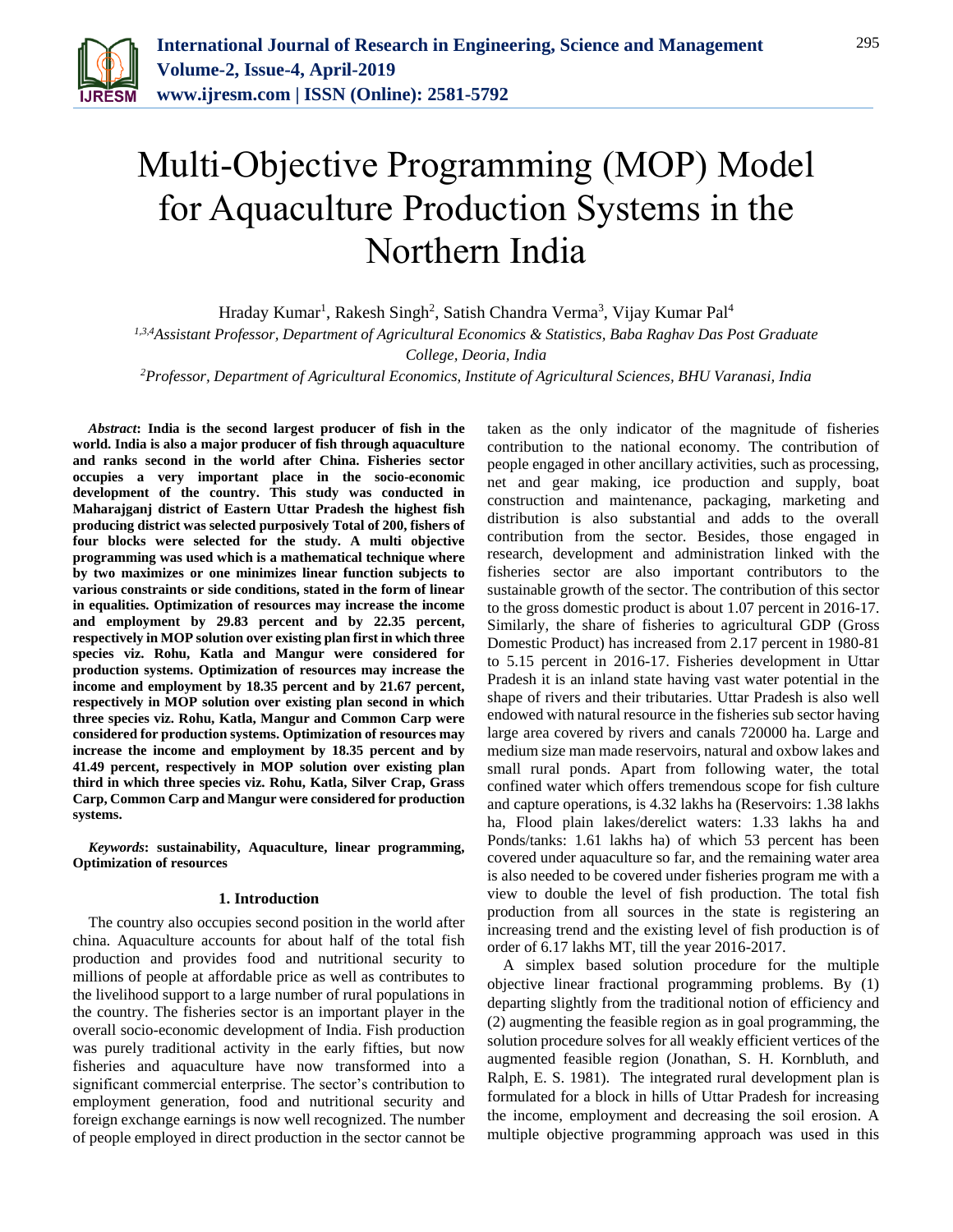

study (Sen, C. 1982). He asserted that the "trade-offs" between conflicting objective were note made. Rural development plans consisting several conflicting objectives like maximization of soil erosion, minimization of disparity etc. (Sen,C.1983), developed optimum cropping plans for a Punjab with multiple objectives using compromised programming (CP).these were of opinion that according to them, the limitations of traditional linear programming (TLP) techniques are too obvious as a decision maker on a farm firm is seldom confronted with a single objective .in reality ,while multiple objectives are a rule in farm planning , single objective is only an exception thus decision maker always seeks the optimization of several of his objectives which are invariability in conflict with each other. With the help of multiple objectives programming (MOP) approach, the objective functions were maximization of income and the maximization of employment with two objectives considered in this planning process (Sankhyan et al. 1988). Multi-objective programming approach was developed multilevel rural development plan for Jounpur district. The maximization of income and employment were considered and found significant different regarding income and employment at each level in the existing and the optimum plans (Dubey 1990). A multiple objective linear programming model developed to consider a wide range of farming situations, which allowed optimization of profit or environmental outcomes or both in question. The objective was to identify the best cropping and machinery options which were both profitable and resulted in improvements to the environment, depending upon the farm situation of market prices, potential crop yields, and soil and weather characteristics. In particular, the model used a flexible approach in choosing the machinery, timing of operations, crop rotations and levels of inputs (Annetts and Audsley 2002). Multiple objective programming supports overviewed basic concepts, formulations, and principles of solving multiple objective programming problems (Korhonen 2010). Therefore, this study was conducted with the objective to know The multiobjective programming model (MOP) model for Aquaculture production systems in the Northern India.

### **2. Material and methods**

Uttar Pradesh is divided in to four economic region viz. Eastern, Western, Central and Bundelkhand. The study was confined in eastern Uttar Pradesh which comprises five divisions Viz. Varanasi, Gorakhpur, Azamgarh, Mirzapur and Basti. Maharajganj district of Gorakhpur division being the highest fish producing district in eastern Uttar Pradesh was selected purposively. A list of all 12 blocks was prepared on the basis of fish production. Two blocks having highest fish production viz. Partawal and Mithaura, two blocks with lowest fish production viz. Bridzemanganj and Pharenda, were selected purposively. Fishers were categorized in to three categories': viz. Private fish ponds, community fish ponds and leased fish ponds. Thus a total of 10 Private fish ponds, 148 community fish ponds 42 leased fish ponds selected from four

blocks. Thus, a total of 200, fishers of four blocks were selected for the study. The mathematical formulation of the model of three objective functions was given below.

1. The maximization of total income of fisher Maximize

$$
Z_{1} = \sum_{j=1}^{n} I_j X_j \qquad (j = 1, \quad 2, \quad 3, \dots \dots \dots n)
$$

Subject to

$$
\sum_{j=1}^{n} (a_{ij}X_j \leq \text{bi} (i=1, 2, 3, \dots \dots \dots \dots))
$$

Such that

$$
X_1 \ge 0
$$
 ;  $X_2 \ge 0$  ...... ......  $Xn \ge 0$ 

Where,

 $Z_1$ = Total income of the fisher

 $X_i$ = Level of j<sup>th</sup> activity on the pond

 $I_i$  = Total income of the fisher per unit of j<sup>th</sup> activity

$$
a_{ij}
$$
 = Amount of i<sup>th</sup> resources' used per unit of j<sup>th</sup> activity

2. The maximization of employment of fisher Maximize

$$
Z(2) = \sum_{j=1}^{n} E_j X_j \qquad (j = 1, 2, 3, \dots, n)
$$

Subject to

$$
\sum_{j=1}^{\infty} (a_{ij}X_j \leq \text{bi} (i=1, 2, 3, \dots \dots \dots m))
$$

Such that

$$
X_1 \ge 0 \quad ; X_2 \ge 0 \quad \dots \dots \dots \dots X_n \ge 0
$$
  
Where,

 $Z_2$ = Total employment in days in different species  $X_i$  = Level of j<sup>th</sup> activity on the pond

$$
E_j
$$
 = Total employment of the fisher per unit of j<sup>th</sup> activity

 $a_{ij}$  = Amount of i<sup>th</sup> resources' used per unit of j<sup>th</sup> activity

3. The minimization of fertilizer used Minimize

$$
Z_{3} = \sum_{j=1}^{n} P_j X_j \quad (j = 1, \quad 2, \quad 3, \dots \dots \dots n)
$$

Subject to,

$$
\sum_{j=1}^{n} (a_{ij}X_j \leq \text{bi} (j=1, 2, 3, \dots \dots \dots \dots))
$$

Such that

X1 ≥ 0; X2≥0.....…..….Xn ≥0 Where,

 $Z_3$ = Total fertilizer of pond

 $X_i$  = Level of j<sup>th</sup> activity on the pond

 $\mathbf{P}_i$  = Total fertilizer of the fisher per unit of j<sup>th</sup> activity

 $a_{ij}$  = Amount of i<sup>th</sup> resources used per unit of j<sup>th</sup> activity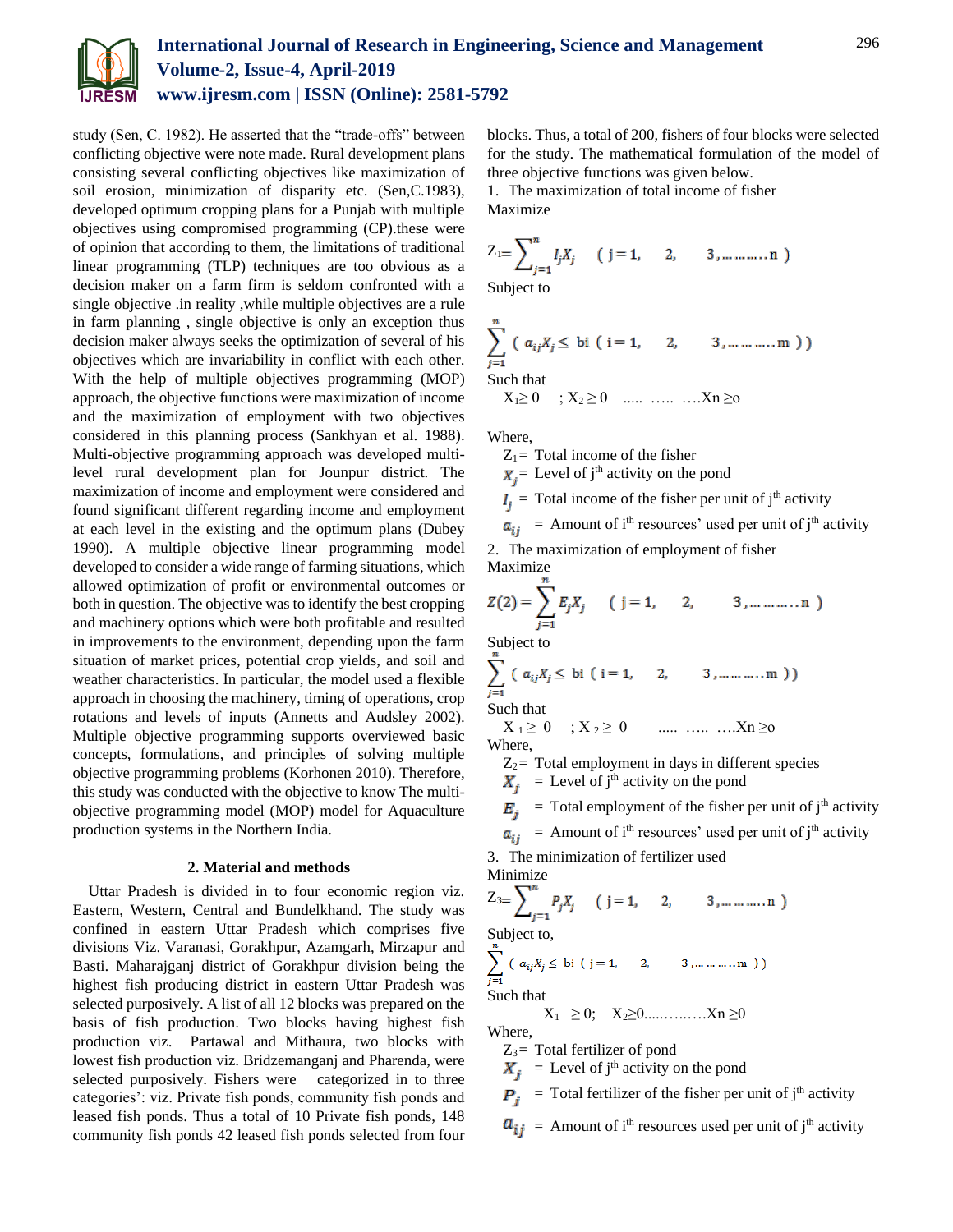

4. The multi-objective programming model of fisher

$$
Z = \frac{\sum_{j=1}^{n} I_j X_j}{W_1} + \frac{\sum_{j=1}^{n} E_j X_j}{W_2} - \frac{\sum_{j=1}^{n} P_j X_j}{W_2}
$$

Subject to

$$
\sum_{j=1}^{n} (a_{ij}X_j \le b_i (i = 1, 2, \dots \dots \dots \dots m))
$$

Such that

 $X_1 \geq 0$ ;  $X_2 \geq 0$ ...  $X_n \geq 0$ Where,

 $W_1$  = Maximum Income

 $W_2$  = Maximum Employment

 $W_3$  = Minimum Fertilizer

And all the variables are such as stated above.

# **3. Results and discussion**

*Plan-first:* The plan-I is based on a production system which include three species of fish viz., Katla: Rohu: Mangur.

It is evident from the above table 1, that when income is maximized the income increased by 31.56 percent, employment by 5.88 percent and fertilizers by 43.10 percent over existing plan. The maximization of the employment, income increased by 15.41 percent, employment by 29.41 percent and fertilizers by 25.79 percent over existing plan. It showed that maximization of income and maximization of employment did not increase in same proportion. In case of minimization of fertilizers, loss in the income was found by 29.30 percent, loss in employment was found to the tune of 17.64 percent and the expenditure on fertilizers was decreased by 52.63 percent over existing plan. While the increase in income, employment and decrease in fertilizers was observed to be the tune of 29.83 percent, 22.35 percent and -49.54 percent, respectively in MOP solution over existing plan. The above analysis indicated that MOP solution is the only way to overcome the conflicts between the three objectives and sustainability of the fish production. Therefore, the solution obtained through MOP was selected as the best compromising optimum solution.

*Plan-Second:* This plan is based on a production system which include four species viz., Katla:Rohu: Mangur: common Carp.

It is evident from the above table 2, that when income was maximized the income increased by 23.39 percent, employment by 3.11 percent and fertilizers by 79.89 percent over existing plan. In the process of maximization of the employment, income was increased by 12.56 percent, employment increased by 34.04 percent and reduction in the fertilizers use was by 16.01 percent over existing plan. I, it showed that maximization income and maximization of employment did not increase in same proportion. In case of minimization of fertilizers use, the income was reduced to be 21.76 percent, the employment was reduced by 9.27 percent and fertilizers use was declined by 36.82 Percent over existing plan. While the increase in income,

| <b>Sl. No.</b> | <b>Existing plan</b> | <b>Alternative plan</b>       |                                   |                                    | <b>MOP Solution</b> |
|----------------|----------------------|-------------------------------|-----------------------------------|------------------------------------|---------------------|
|                |                      | <b>Maximization of Income</b> | <b>Maximization of Employment</b> | <b>Minimization of Fertilizers</b> |                     |
| Income         | 74761.61             | 99791.12                      | 86289.32                          | 52850.20                           | 97068.92            |
| (Rupees)       |                      | (31.56)                       | (15.41)                           | $(-29.30)$                         | (29.83)             |
| Employment     | 22.10                | 23.40                         | 28.60                             | 18.20                              | 27.04               |
| (Man-days)     |                      | (5.88)                        | (29.41)                           | $(-17.65)$                         | (22.35)             |
| Fertilizers    | 570.87               | 816.92                        | 718.12                            | 270.4                              | 288.08              |
| (Rupees)       |                      | (43.10)                       | (25.79)                           | $(-52.63)$                         | $-49.54$            |

Table 1 Optimum level of income, employment and fertilizers under Plan first

Note: figure in parentheses show percentage change over the existing plan

Table 2

| Optimum level of income, employment and fertilizers under Plan second |                      |                               |                                   |                                    |            |  |  |  |
|-----------------------------------------------------------------------|----------------------|-------------------------------|-----------------------------------|------------------------------------|------------|--|--|--|
| Sl. No.                                                               | <b>Existing plan</b> |                               | <b>MOP Solution</b>               |                                    |            |  |  |  |
|                                                                       |                      | <b>Maximization of Income</b> | <b>Maximization of Employment</b> | <b>Minimization of Fertilizers</b> |            |  |  |  |
| Income                                                                | 76632.34             | 94558.12 (23.39)              | 67011.61                          | 59979.40                           | 90695.39   |  |  |  |
| (Rupees)                                                              |                      |                               | $(-12.56)$                        | $(-21.73)$                         | (18.35)    |  |  |  |
| Employment                                                            | 28.61                | 29.50                         | 38.38                             | 25.96                              | 34.81      |  |  |  |
| (Man-days)                                                            |                      | (3.11)                        | (34.04)                           | $(-9.27)$                          | (21.67)    |  |  |  |
| Fertilizers                                                           | 396.86               | 713.90                        | 333.35                            | 250.74                             | 310.63     |  |  |  |
| (Rupees)                                                              |                      | (79.89)                       | $(-16.01)$                        | $(-36.82)$                         | $(-21.66)$ |  |  |  |

| Table 3                                                                                                     |                      |                               |                                   |                                    |                     |  |  |  |
|-------------------------------------------------------------------------------------------------------------|----------------------|-------------------------------|-----------------------------------|------------------------------------|---------------------|--|--|--|
| Optimum level of income, employment and fertilizers under Pan third                                         |                      |                               |                                   |                                    |                     |  |  |  |
| Sl. No.                                                                                                     | <b>Existing plan</b> |                               |                                   |                                    |                     |  |  |  |
|                                                                                                             |                      | <b>Maximization of Income</b> | <b>Maximization of Employment</b> | <b>Minimization of Fertilizers</b> | <b>MOP Solution</b> |  |  |  |
| Income                                                                                                      | 16992.30             | 139002.20                     | 124827.30                         | 87492.60                           | 138638.00           |  |  |  |
| (Rupees)                                                                                                    |                      | (18.81)                       | (6.69)                            | $(-25.27)$                         | (18.50)             |  |  |  |
| Employment                                                                                                  | 43.00                | 56.16                         | 68.64                             | 36.66                              | 60.84               |  |  |  |
| (Man-days)                                                                                                  |                      | (30.61)                       | (59.62)                           | $(-14.75)$                         | (41.49)             |  |  |  |
| Fertilizers                                                                                                 | 743.69               | 1143.48                       | 511.68                            | 470.34                             | 497.64              |  |  |  |
| (Rupees)                                                                                                    |                      | (53.75)                       | $(-31.20)$                        | $(-36.76)$                         | $(-33.09)$          |  |  |  |
| $\mathbf{M}$ , and $\mathbf{M}$ , and $\mathbf{M}$ , and $\mathbf{M}$ , and $\mathbf{M}$ , and $\mathbf{M}$ |                      |                               |                                   |                                    |                     |  |  |  |

Note: figure in parentheses show percentage change over the existing plan.